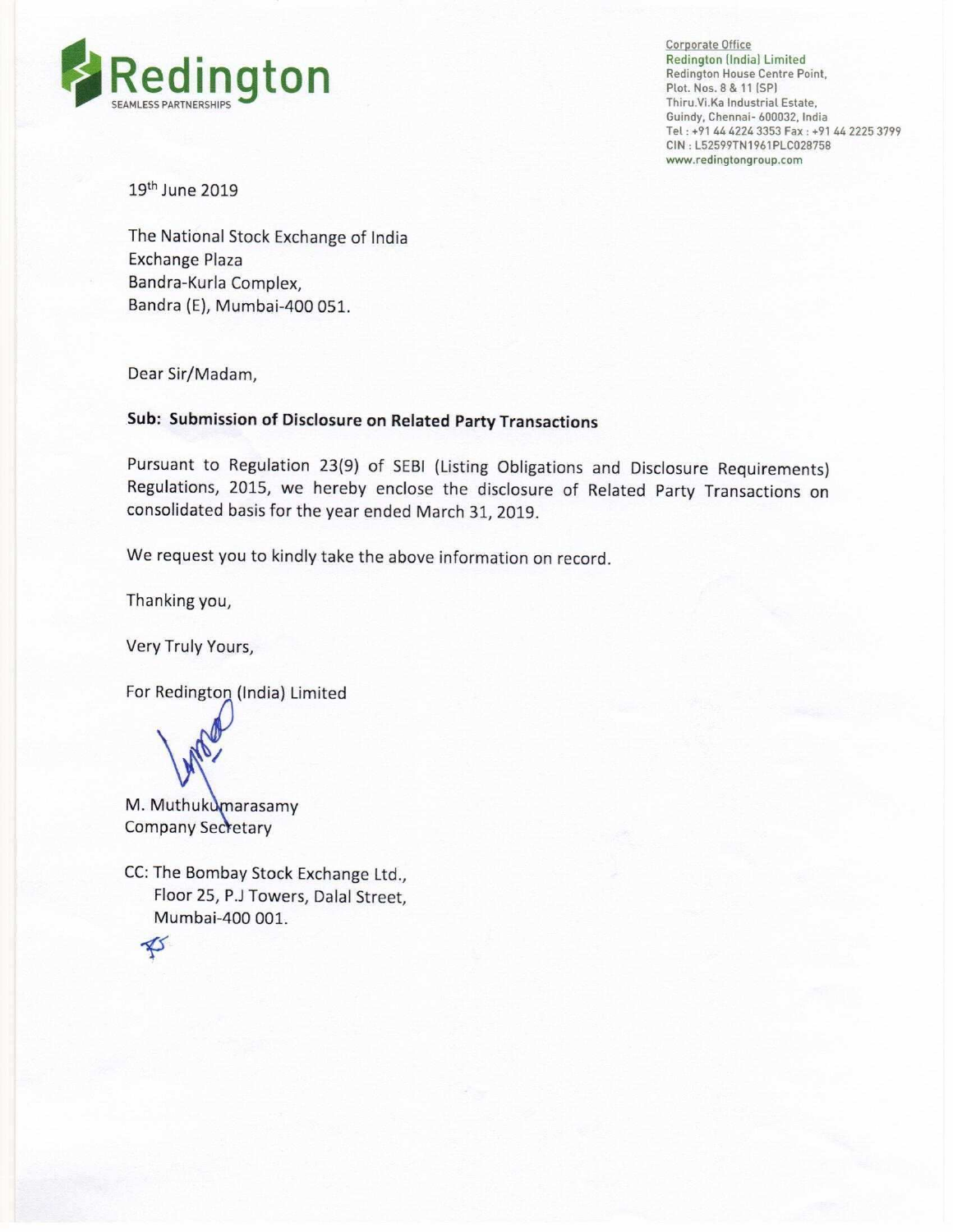

### Related party disclosures:

# i. Remuneration to Key Management Personnel (KMP)

Mr. Raj Shankar, Managing Director Mr. E.H. Kasturi Rangan, Whole Time Director

(The details of remuneration paid to KMP are given below.)

## ii. Names of the related parties

 $\mathbf{L}$ 

| Parties having Significant influence on the Synnex Mauritius Limited, Mauritius *<br>Company | Synnex Australia Pty Limited, Australia *<br>Harrow Investment Holding Limited (Upto July 13,<br>2017) |  |
|----------------------------------------------------------------------------------------------|--------------------------------------------------------------------------------------------------------|--|
| Associate                                                                                    | Redington (India) Investments Limited                                                                  |  |
| Subsidiary of the associate                                                                  | Currents Technology Retail (India) Limited *                                                           |  |

\* Represents related parties with whom transactions have taken place during the year.

|                                     | $\bar{\tau}$ in Crores                  |                                         |
|-------------------------------------|-----------------------------------------|-----------------------------------------|
| <b>Nature of Transactions</b>       | For the year ended<br>March 31, 2019    | For the year ended<br>March 31, 2018    |
|                                     | Parties having<br>Significant Influence | Parties having<br>Significant Influence |
| <b>Synnex Mauritius Limited</b>     |                                         |                                         |
| Dividend paid                       | 22.63                                   | 21.69                                   |
| <b>Synnex Australia Pty Limited</b> |                                         |                                         |
| Service income                      | 0.14                                    |                                         |
| Trade receivable at the year end    | 0.08                                    |                                         |
|                                     |                                         |                                         |

|                                                      |                                      | ₹ in Crores                          |
|------------------------------------------------------|--------------------------------------|--------------------------------------|
| <b>Nature of Transactions</b>                        | For the year ended<br>March 31, 2019 | For the year ended<br>March 31, 2018 |
|                                                      | Subsidiary of associate              | Subsidiary of<br>associate           |
| <b>Currents Technology Retail (India)</b><br>Limited |                                      |                                      |
| Sale of goods                                        | 21.95                                | 54.90                                |
| Interest income                                      | 2.33                                 | 2.35                                 |
| Loan disbursed                                       | 63.40                                | 78.30                                |
| Loan settled                                         | 66.30                                | 74.80                                |